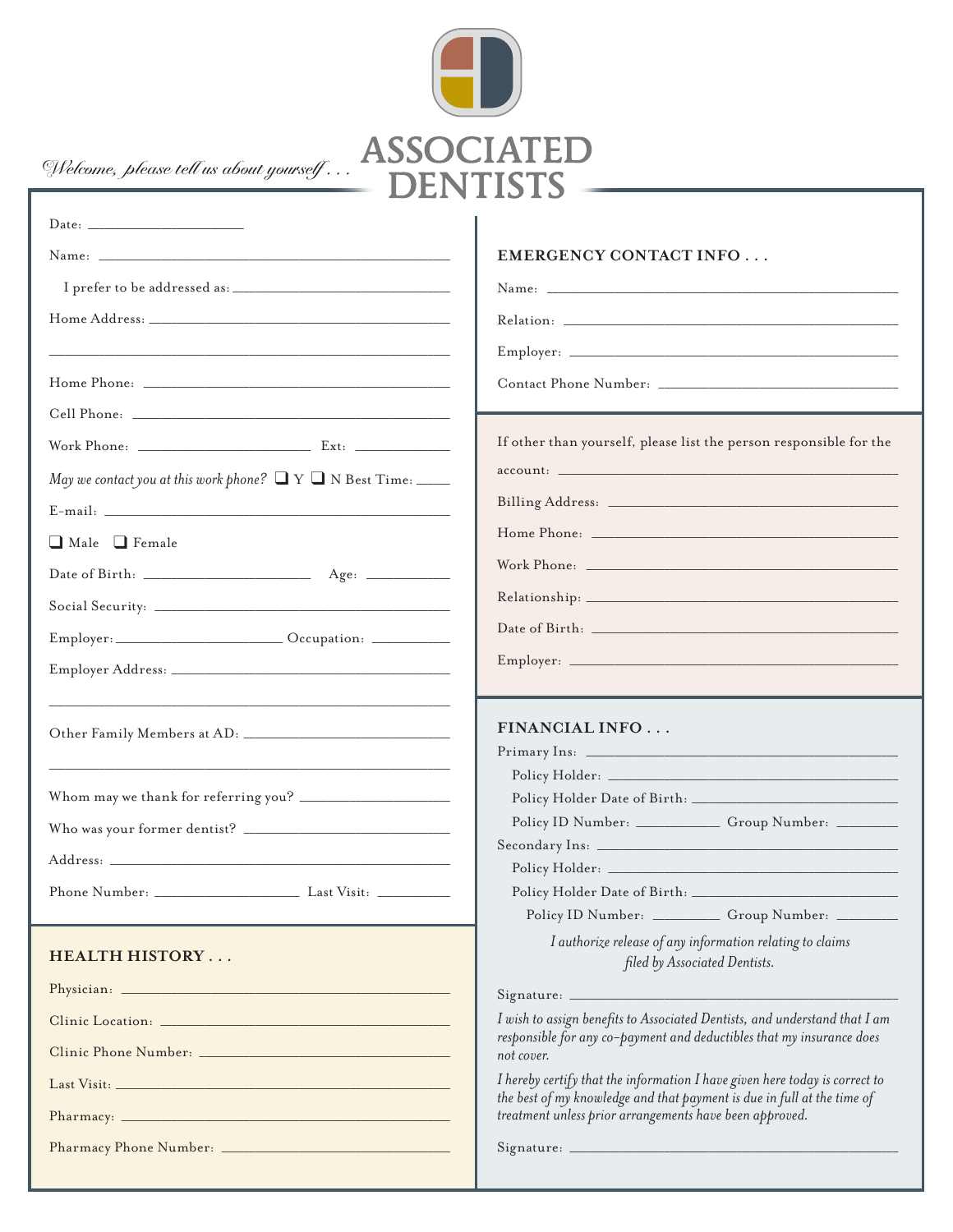|                                                                                                                                                                                                                                                                                                                                         | Have you ever had any of the following medical conditions?                                                                                                                                                                                                                                                                                                                                                                                                                                     |                                                                                                                                                                                     |
|-----------------------------------------------------------------------------------------------------------------------------------------------------------------------------------------------------------------------------------------------------------------------------------------------------------------------------------------|------------------------------------------------------------------------------------------------------------------------------------------------------------------------------------------------------------------------------------------------------------------------------------------------------------------------------------------------------------------------------------------------------------------------------------------------------------------------------------------------|-------------------------------------------------------------------------------------------------------------------------------------------------------------------------------------|
| <b>NAME</b>                                                                                                                                                                                                                                                                                                                             |                                                                                                                                                                                                                                                                                                                                                                                                                                                                                                |                                                                                                                                                                                     |
| <b>HEALTH HISTORY</b><br><b>CURRENT MEDICATIONS</b> (Prescriptions and Over the Counter<br>including herbal supplements)                                                                                                                                                                                                                | Y<br>$\mathbf N$<br>Y<br>Abnormal Bleeding/<br>ப<br>⊔<br>⊔<br>Hemophilia<br>⊔<br>Acid Reflux/Heart<br>ப<br>Burn<br>ப<br>Anemia<br>⊔<br>Anxiety/Depression<br>Arthritis<br>Artificial Heart Valve<br>⊔                                                                                                                                                                                                                                                                                          | N<br><b>HIV Positive/AIDS</b><br>⊔<br>$\Box$<br>Hypoglycemia/<br>Low Blood Sugar<br>Joint Replacement<br>⊔<br>ex. Knee, Hip<br>Kidney Stones/<br>⊔<br>Kidney Disease<br>Memory Loss |
|                                                                                                                                                                                                                                                                                                                                         | ப<br>Asthma<br>ப<br>ப<br>Auto-Immune,<br>⊔<br>Skin Eczema, Lupus<br>ப<br>Cancer<br>□<br>Chemotherapy                                                                                                                                                                                                                                                                                                                                                                                           | Neck/Back Pain<br>ப<br>$\Box$<br>Physical Challenges<br>that require<br>accommodation<br>ex. Wheelchair, etc.                                                                       |
| <b>HAVE YOU EVER TAKEN</b><br>Y<br>N<br>Blood Thinners ex. Coumadin, Warfarin<br>Steroids ex. Prednisone, Cortisone, etc.<br>⊔<br>Anxiety medication<br>Cancer medication such as Aredia, Zometa, etc.<br>⊔<br>Osteoporosis/Bone Density Medication such as<br>Fosamax, Boniva, Actonel, etc.<br>Pre-medication for Dental Appointments | <b>Radiation Treatments</b><br>⊔<br>⊔<br>Treatments<br>□<br>Seizures<br>Cold/Canker Sores<br>ப<br>Shingles<br>Congenital<br>□<br>Heart Defect<br>Shortness of Breath<br>Diabetes<br>Sinus Problems<br>ப<br>Drug/Alcohol<br>u<br>Snoring/Sleep Apnea<br>⊔<br>Dependence<br>□<br>Stomach Ulcers<br>$\vert \ \ \vert$<br>Eating Disorder<br>⊔<br>⊔<br>❏<br>ப<br>Stroke<br>Headaches (frequent)<br>□<br>Tuberculosis<br>Hearing<br>ப<br>⊔<br>Exposure<br>Impaired/Loss<br>l 1<br>ப<br>Heart Attack |                                                                                                                                                                                     |
| Do you smoke tobacco? How much? ______________<br>ப<br>Have you ever been hospitalized in the last 5 years?                                                                                                                                                                                                                             | Heart Murmur<br>ப<br>ப<br>ப<br>ப<br>Heart Surgery<br>ex. Bypass, Pacemaker<br>Hepatitis<br>⊔<br>⊔<br>High/Low<br>❏<br>Blood-Pressure                                                                                                                                                                                                                                                                                                                                                           |                                                                                                                                                                                     |
| Women, are you Pregnant? $\Box$ Y $\Box$ N # of Weeks _                                                                                                                                                                                                                                                                                 | Taking oral contraceptives? $\Box$ Y $\Box$ N                                                                                                                                                                                                                                                                                                                                                                                                                                                  | Nursing? $\Box$ Y $\Box$ N                                                                                                                                                          |
| ARE YOU ALLERGIC TO ANY OF THE FOLLOWING<br>$\Box$ Codeine<br>Anesthetic<br>$\Box$ Aspirin<br>$\Box$ Latex                                                                                                                                                                                                                              | $\Box$ Metals<br>$\Box$ Penicillin                                                                                                                                                                                                                                                                                                                                                                                                                                                             | Tetracycline                                                                                                                                                                        |
| I have reviewed the information above and have answered to the best of my knowledge.<br>I understand that it is my responsibility to inform the doctor and staff of any changes to my health status.                                                                                                                                    |                                                                                                                                                                                                                                                                                                                                                                                                                                                                                                |                                                                                                                                                                                     |
| Signature:                                                                                                                                                                                                                                                                                                                              | Reviewed by:                                                                                                                                                                                                                                                                                                                                                                                                                                                                                   |                                                                                                                                                                                     |
| PERIODIC UPDATES<br><b>DATE</b><br><b>CHANGE</b>                                                                                                                                                                                                                                                                                        | <b>SIGNATURE</b>                                                                                                                                                                                                                                                                                                                                                                                                                                                                               | <b>REVIEWED BY</b>                                                                                                                                                                  |
|                                                                                                                                                                                                                                                                                                                                         |                                                                                                                                                                                                                                                                                                                                                                                                                                                                                                |                                                                                                                                                                                     |
|                                                                                                                                                                                                                                                                                                                                         |                                                                                                                                                                                                                                                                                                                                                                                                                                                                                                |                                                                                                                                                                                     |
|                                                                                                                                                                                                                                                                                                                                         |                                                                                                                                                                                                                                                                                                                                                                                                                                                                                                |                                                                                                                                                                                     |
|                                                                                                                                                                                                                                                                                                                                         |                                                                                                                                                                                                                                                                                                                                                                                                                                                                                                |                                                                                                                                                                                     |
|                                                                                                                                                                                                                                                                                                                                         |                                                                                                                                                                                                                                                                                                                                                                                                                                                                                                |                                                                                                                                                                                     |
| For Doctor's use                                                                                                                                                                                                                                                                                                                        |                                                                                                                                                                                                                                                                                                                                                                                                                                                                                                |                                                                                                                                                                                     |
| $\Box$ Pre Med<br>Anes w/o Epinephrine                                                                                                                                                                                                                                                                                                  | $\Box$ Other                                                                                                                                                                                                                                                                                                                                                                                                                                                                                   |                                                                                                                                                                                     |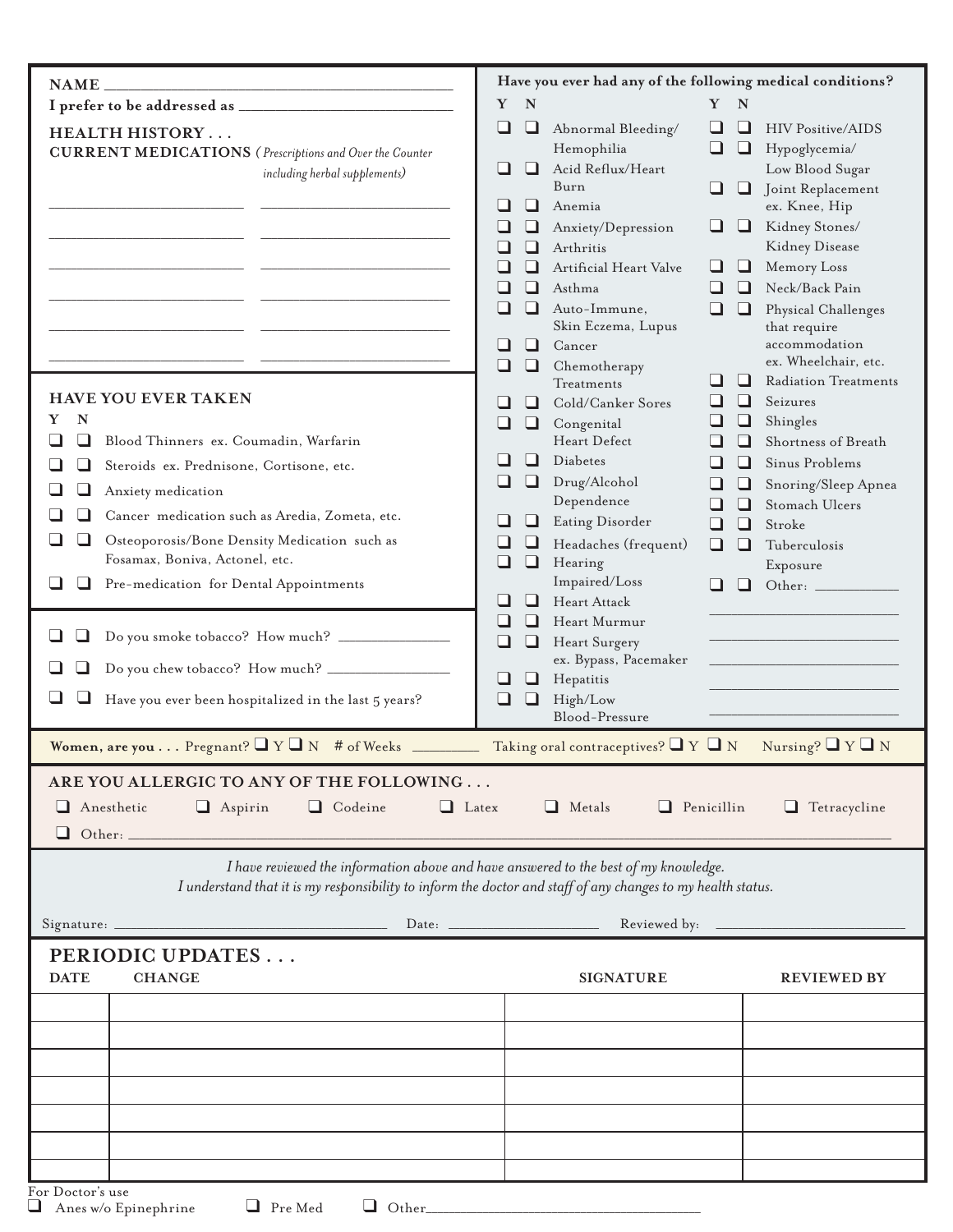

## **NOTICE OF PRIVACY PRACTICES**

**DENTISTS** 

THIS NOTICE DESCRIBES HOW HEALTH INFORMATION ABOUT YOU MAY BE USED AND DISCLOSED AND HOW YOU CAN GET ACCESS TO THIS INFORMATION.

#### PLEASE REVIEW IT CAREFULLY. THE PRIVACY OF YOUR HEALTH INFORMATION IS IMPORTANT TO US.

#### **OUR LEGAL DUTY**

We are required by applicable federal and state law to maintain the privacy of your health information. We are also required to give you this Notice about our privacy practices, our legal duties, and your rights concerning your health information. We must follow the privacy practices that are described in this Notice while it is in effect. This Notice takes effect (  $\left( \frac{1}{2} \right)$ , and will remain in effect until we replace it.  $\left| \right|$ 

We reserve the right to change our privacy practices and the terms of this Notice at any time, provided such changes are permitted by applicable law. We reserve the right to make the changes in our privacy practices and the new terms of our Notice effective for all health information that we maintain, including health information we created or received before we made the changes. Before we make a significant change in our privacy practices, we will change this Notice and make the new Notice available upon request.

You may request a copy of our Notice at any time. For more information about our privacy practices, or for additional copies of this Notice, please contact us using the information listed at the end of this Notice.

#### USES AND DISCLOSURES OF HEALTH INFORMATION

We use and disclose health information about you for treatment, payment, and healthcare operations. For example:

Treatment: We may use or disclose your health information to a physician or other healthcare provider providing treatment to you.

**Payment:** We may use and disclose your health information to obtain payment for services we provide to you.

Healthcare Operations: We may use and disclose your health information in connection with our healthcare operations. Healthcare operations include quality assessment and improvement activities, reviewing the competence or qualifications of healthcare professionals, evaluating practitioner and provider performance, conducting training programs, accreditation, certification, licensing or credentialing activities.

Your Authorization: In addition to our use of your health information for treatment, payment or healthcare operations, you may give us written authorization to use your health information or to disclose it to anyone for any purpose. If you give us an authorization, you may revoke it in writing at any time. Your revocation will not affect any use or disclosures permitted by your authorization while it was in effect. Unless you give us a written authorization, we cannot use or disclose your health information for any reason except those described in this Notice.

To Your Family and Friends: We must disclose your health information to you, as described in the Patient Rights section of this Notice. We may disclose your health information to a family member, friend or other person to the extent necessary to help with your healthcare or with payment for your healthcare, but only if you agree that we may do so.

Persons Involved In Care: We may use or disclose health information to notify, or assist in the notification of (including identifying or locating) a family member, your personal representative or another person responsible for your care, of your location, your general condition, or death. If you are present, then prior to use or disclosure of your health information, we will provide you with an opportunity to object to such uses or disclosures. In the event of your incapacity or emergency circumstances, we will disclose health information based on a determination using our professional judgment disclosing only health information that is directly relevant to the person's involvement in your healthcare. We will also use our professional judgment and our experience with common practice to make reasonable inferences of your best interest in allowing a person to pick up filled prescriptions, medical supplies, x-rays, or other similar forms of health information.

Marketing Health-Related Services: We will not use your health information for marketing communications without your written authorization.

**Required by Law:** We may use or disclose your health information when we are required to do so by law.

Abuse or Neglect: We may disclose your health information to appropriate authorities if we reasonably believe that you are a possible victim of abuse, neglect, or domestic violence or the possible victim of other crimes. We may disclose your health information to the extent necessary to avert a serious threat to your health or safety or the health or safety of others.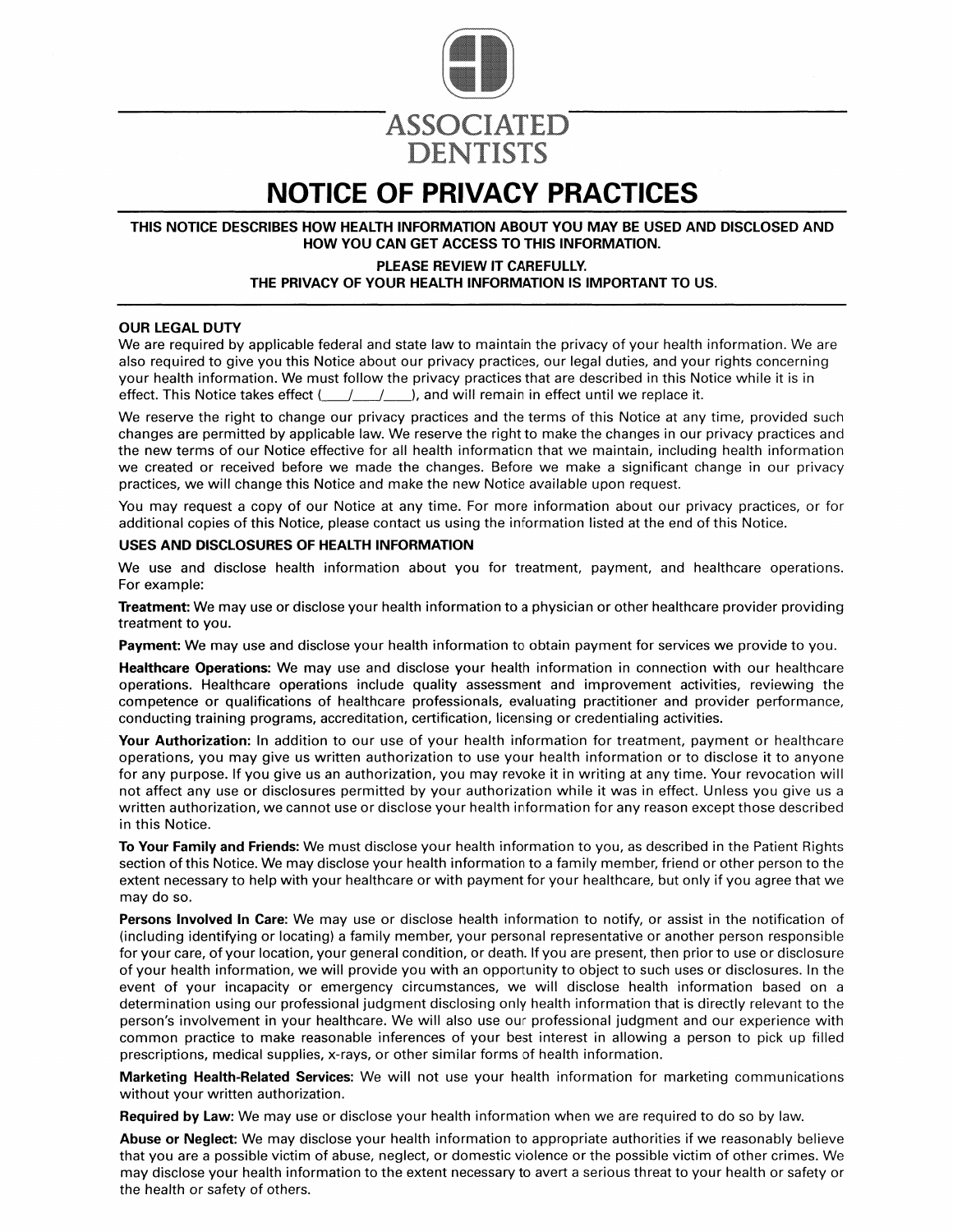National Security: We may disclose to military authorities the health information of Armed Forces personnel under certain circumstances. We may disclose to authorized federal officials health information required for lawful intelligence, counterintelligence, and other national security activities. We may disclose to correctional institution or law enforcement official having lawful custody of protected health information of inmate or patient under certain circumstances.

Appointment Reminders: We may use or disclose your health information to provide you with appointment reminders (such as voice mail messages, postcards, or letters).

#### **PATIENT RIGHTS**

Access: You have the right to look at or get copies of your health information, with limited exceptions. You may request that we provide copies in a format other than photocopies. We will use the format you request unless we cannot practicably do so. (You must make a request in writing to obtain access to your health information. You may obtain a form to request access by using the contact information listed at the end of this Notice. We will charge you a reasonable cost-based fee for expenses such as copies and staff time. You may also request access by sending us a letter to the address at the end of this Notice. If you request copies, we will charge you per hour for staff time to locate and copy your health information, and postage if \$0. for each page, \$ you want the copies mailed to you. If you request an alternative format, we will charge a cost-based fee for providing your health information in that format. If you prefer, we will prepare a summary or an explanation of your health information for a fee. Contact us using the information listed at the end of this Notice for a full explanation of our fee structure.)

Disclosure Accounting: You have the right to receive a list of instances in which we or our business associates disclosed your health information for purposes, other than treatment, payment, healthcare operations and certain other activities, for the last 6 years, but not before April 14, 2003. If you request this accounting more than once in a 12-month period, we may charge you a reasonable, cost-based fee for responding to these additional requests.

Restriction: You have the right to request that we place additional restrictions on our use or disclosure of your health information. We are not required to agree to these additional restrictions, but if we do, we will abide by our agreement (except in an emergency).

Alternative Communication: You have the right to request that we communicate with you about your health information by alternative means or to alternative locations. {You must make your request in writing.} Your request must specify the alternative means or location, and provide satisfactory explanation how payments will be handled under the alternative means or location you request.

Amendment: You have the right to request that we amend your health information. (Your request must be in writing, and it must explain why the information should be amended.) We may deny your request under certain circumstances.

Electronic Notice: If you receive this Notice on our Web site or by electronic mail (e-mail), you are entitled to receive this Notice in written form.

#### **QUESTIONS AND COMPLAINTS**

If you want more information about our privacy practices or have questions or concerns, please contact us.

If you are concerned that we may have violated your privacy rights, or you disagree with a decision we made about access to your health information or in response to a request you made to amend or restrict the use or disclosure of your health information or to have us communicate with you by alternative means or at alternative locations, you may complain to us using the contact information listed at the end of this Notice. You also may submit a written complaint to the U.S. Department of Health and Human Services. We will provide you with the address to file your complaint with the U.S. Department of Health and Human Services upon request.

We support your right to the privacy of your health information. We will not retaliate in any way if you choose to file a complaint with us or with the U.S. Department of Health and Human Services.

> 4506 Regent Street Madison, WI 53705 **Contact Person: Katie** Telephone: (608) 238-7545 Fax: (608) 238-1061

1010 North Edge Trail **Verona, WI 53593 Contact Person: Lynn** Telephone: (608) 848-2300 Fax: (608) 848-4022

© 2002 American Dental Association

All Rights Reserved

Reproduction and use of this form by dentists and their staff is permitted. Any other use, duplication or distribution of this form by any other party requires the prior written approval of the American Dental Association.

This Form is educational only, does not constitute legal advice, and covers only federal, not state, law (August 14, 2002).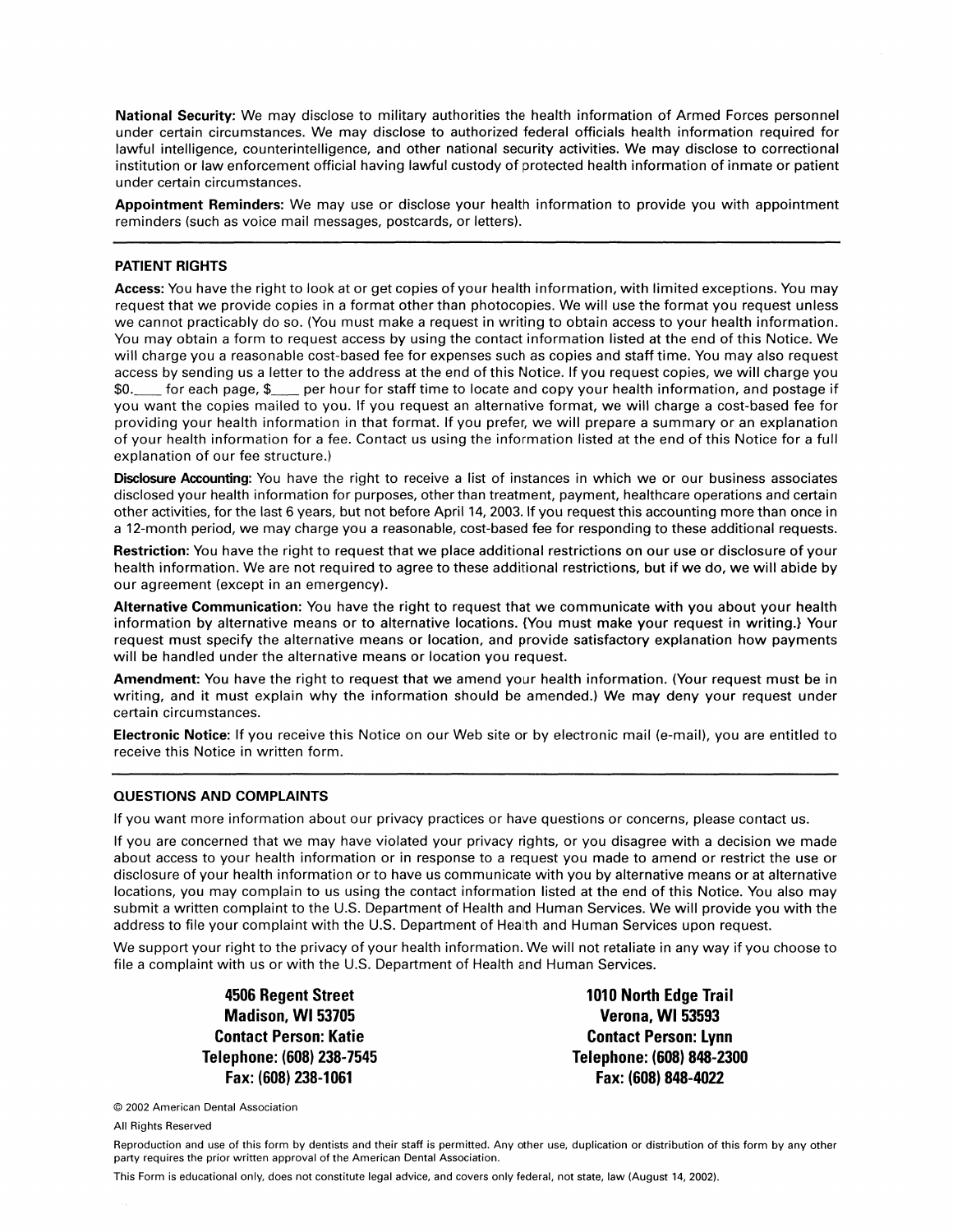

### ADDENDUM TO NOTICE OF PRIVACY PRACTICES

#### THIS ADDENDUM TO THE NOTICE OF PRIVACY PRACTICES SETS FORTH WISCONSIN PRIVACY REQUIREMENTS THAT ARE IN ADDITION TO THOSE IN OUR NOTICE OF PRIVACY PRACTICES. PLEASE REVIEW IT CAREFULLY.

We are required by Wisconsin law to maintain the privacy of your heath information. USES AND DISCLOSURES OF HEALTH INFORMATION.

Health Care Operations: Under Wisconsin law, we must have your written permission before we may use and disclose your health information in connection with health care operations other than management of our medical records and certain auditing and review activities by staff committees and review organizations.

To Your Family and Friends and Persons Involved in Your Care: Under Wisconsin law, we must have your written permission before we may disclose your health information, other than limited identifying information, to your family, friends, or other persons involved in your care.

Abuse or Neglect: Under Wisconsin law, we must have your written permission before we may disclose your health information to the appropriate authorities if we believe you are the victim of domestic violence or other crimes. We may report child abuse and the abuse or neglect of a vulnerable adult as allowed by Wisconsin law.

### **Patient Rights**

**Restriction:** While we are allowed to determine whether we agree to your request to restrict to use and disclosure of your protected health information, Wisconsin law requires that we honor certain restriction requests by private pay patients relating to research or the release of information to government agencies.

> 4506 Regent Street Madison, WI 53705 **Contact Person: Katie** Telephone: (608) 238-7545 Fax: (608) 238-1061

1010 North Edge Trail **Verona, WI 53593 Contact Person: Lynn** Telephone: (608) 848-2300 Fax: (608) 848-4022